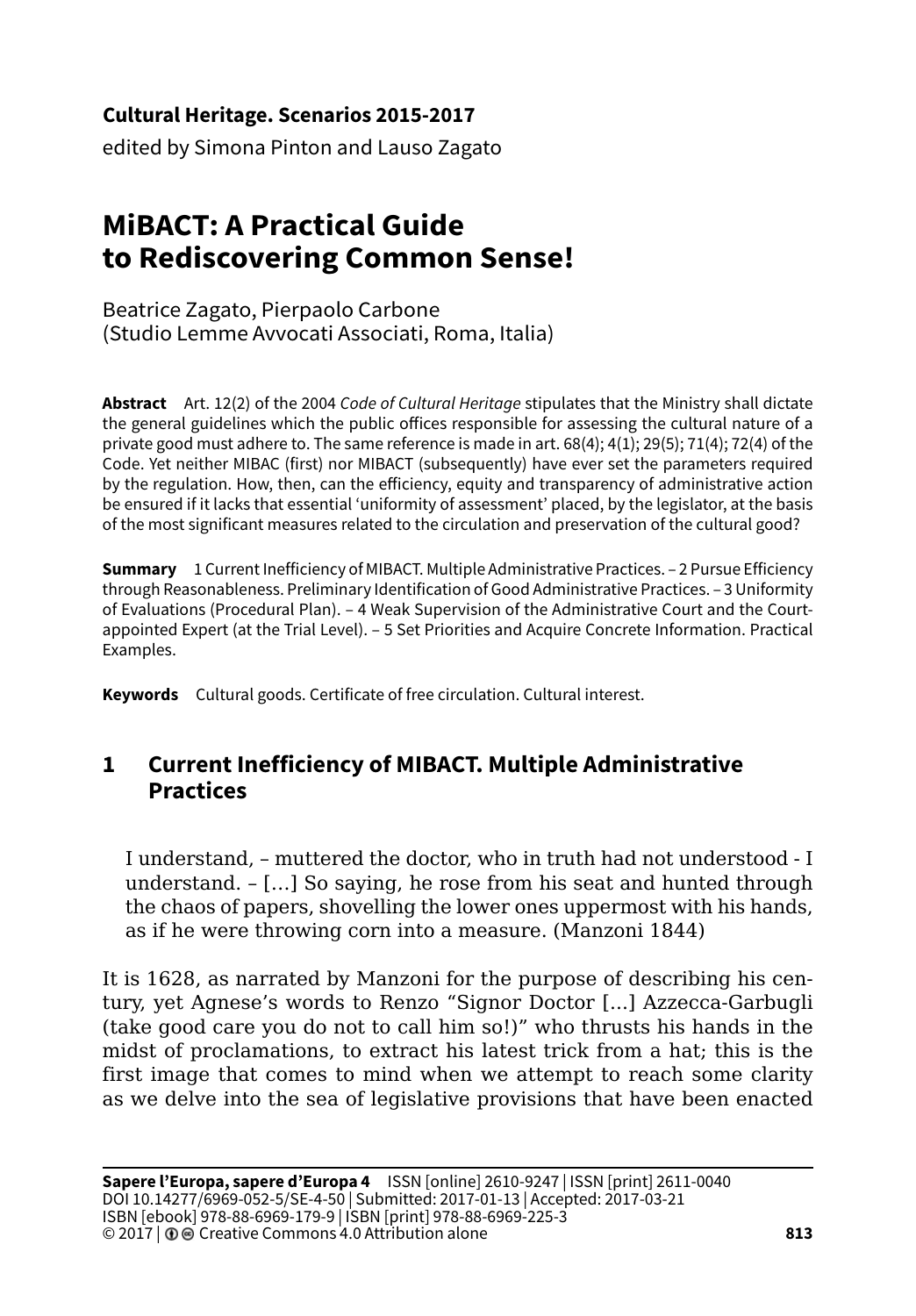(especially)**<sup>1</sup>** from '75 onwards to regulate the delicate matter of managing Italy's cultural heritage. Considering that we do not wish to be unfair or inaccurate with the past, we must reluctantly point out that those calm intervals seem to thin out as we get closer to the present time. Indeed, it is enough to open any updated legal manual on the laws governing cultural heritage or, for the more daring, to browse the MIBACT website, to realise the flood of legislation that continues to affect all individuals working in the field of cultural heritage. The inevitable consequence is the creation of an increasingly slow and cumbersome bureaucratic organisation that, as with Renzo and Lucia, becomes progressively incapable of guaranteeing citizens the protection of their interests and rights, as recognised at a constitutional level today. It is not wrong, therefore, that in one of these manuals dating back to 2013, and in reference evidently to the latest legislative amendments at that time, to read that, "the passage of time, short but inexorable, marks, for the Ministry, the intensification of a sort of interventionist schizophrenia by the lawmaker that, at the rate of two years at a time, tries to solve the cultural issue of our country with yet another ministerial structure reform" (Ferretti 2013, 92; see also Barbati, Cammelli, Sciullo 2011; Crosetti, Vaiano 2011; Volpe 2013), more than ever an exact prognosis as confirmed by recent "Ministerial Decree No. 44/2016" aimed at "reorganising the Ministry, without new or increased charges for public finance, at reorganising, also by eliminating, merging or grouping, the Ministry's executive offices, even at a general level", so replacing the previous reorganisation under the Prime Minister Ministerial Decree No. 171/2014.

Analysing the new arrangement, responsibilities and functions of each body attributed to MIBACT's organisational structure is not the purpose of this paper, not just for the obvious reason that it is intended as an article and not as the *magnum opus* of the author, but also in consideration of the fact that its author doesn't fully grasp the relevant usefulness: the regulatory texts of the numerous reforms of said Ministry seem to be linked by the common denominator whereby their respective lawmakers establish/ eliminate/restore bodies; transfer and (re)define roles and responsibilities for each of them; zealously establishing the 'who' and 'what' of the administrative action on cultural heritage, without, however, necessarily assessing the 'how'. Often, in fact, during the application stage, how to

**<sup>1</sup>** The MIBAC was established by Law 5 of 29 January 1975, which signed into law and amended L.D. 657 of 14 December 1974. It is worth noting that the CH law was conceived far before the establishment of the above mentioned Ministry, considering that either the *Codice Urbani*, being the Code of cultural heritage and landscape currently in force and adopted with the L.D. 42/2004, as well as the 'Melandri' Consolidated Law 490/90 previously in force, transpose the main lines of the 'Bottai*'* Law 1089/39, which in turn was guided by the 'Rosadi*'* Law 364/1909 and by the 'Pacca Edict' of 1820.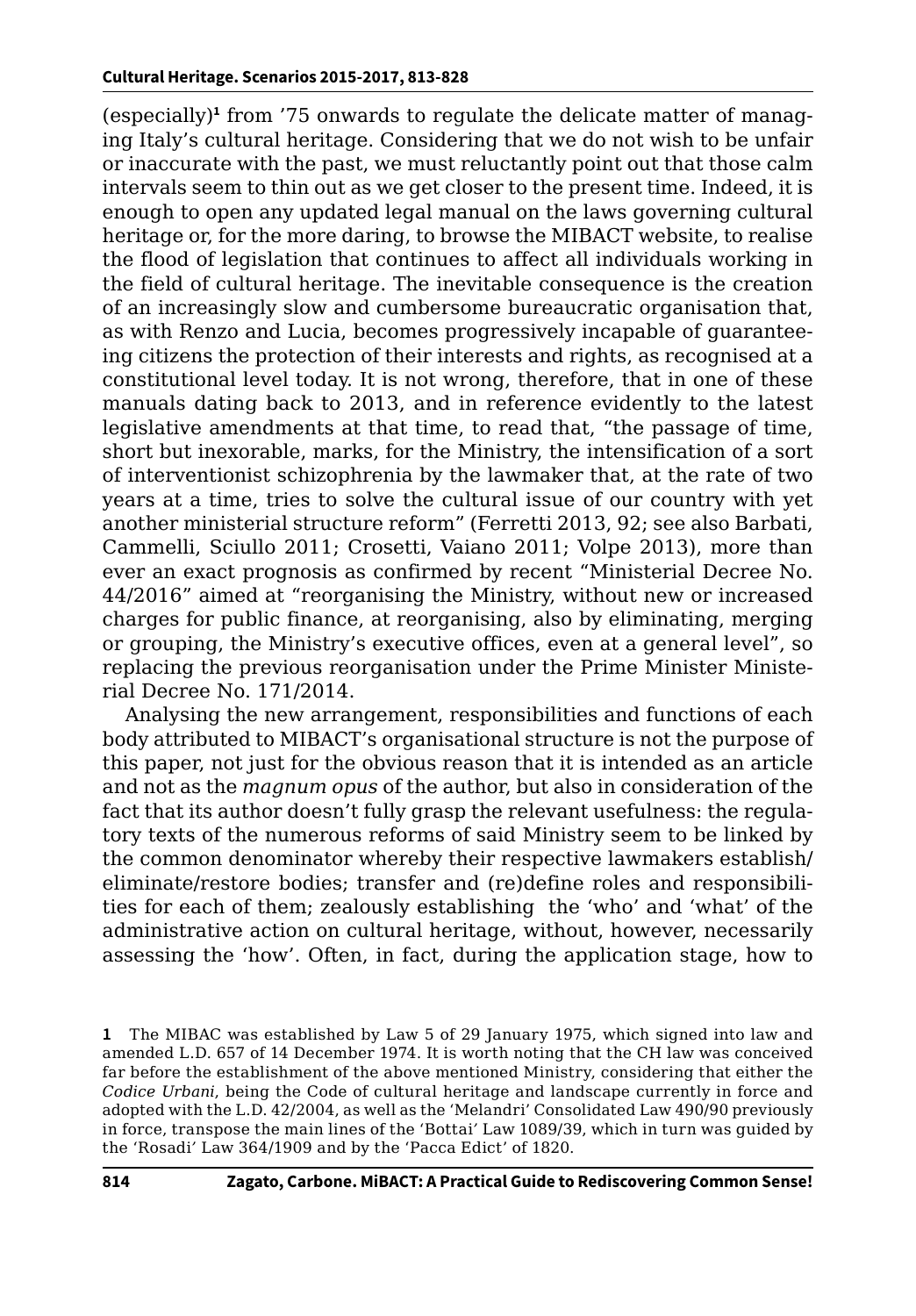perform certain tasks is unclear, given that the system assigned *ex lege* to a certain function is actually unable to attain it (because its structure is unfit; or because the competencies between administrative bodies are duplicated, and the extent of the action of one and the start of another's are not specified; or because technical-scientific skills are required that, due to the composition of its staff, are not met; or because the timing required by law to perform a certain function is incompatible with the number of bureaucratic procedures that such type of structure requires; or because the 'declared' reform is not promptly followed by an organisational regulation; etc.).

What good is it, then, to describe the structure of the Ministry – by comparing the statutory provisions that have been passed over time and trying to figure out what, on paper, intends to survive to what is new – if this is not sufficient to remove the uncertainty that, in their practical application, they generate with respect to the certain fields of action of the PA? A complete organisational chart of MIBACT is easily found on its website. What are lacking are concrete and clear answers on how it works. And without them, any reform, even when driven by the lawmaker's best intentions, will always be just a remix and not a real, efficient reorganisation!**<sup>2</sup>** This is because the PA must indeed reach set objectives, but the lawmaker must previously (during the early stages) ensure that the procedure and

L.D. 3/2004 (organisation regulation: D.P.R. 173/2004) reorganises the MIBACT by eliminating the role of General Secretary (which was established within the previous reform) and replacing it with the Departments model. L.D. 42/2004 issues the 2004 Code currently in force. D.L. 181 of 18 May 2006, signed into the Law 233/2006, implements a new reorganisation of the Ministry, withdrawing all Ministry's functions, structures and resources in the field of sport, in exchange for (!) the structures and resources in the field of tourism: "what is staggering (as highlighted by G. Sciullo) is the failure by the lawmaker to provide for an exact match between the role carried out by the Ministry in the field of tourism and the system to which the Ministry belongs; indeed, the functions exercised in the field of tourism do not fall within those allocated to the Ministry, while it is actually for the Presidency of the Council of Ministers to hold the relevant responsibility pursuant to art. 95 of the Constitution*"*. D.L. 262/2006, signed into the Law 286/2006, reinstates the General Secretary and abolishes Departments (!), for the purpose of decreasing public spending (!!!). To be noted: however, the provisions of the organisational regulation Presidential Decree 173/2004 remain in force, to the extent applicable and consistently with the Ministry's structure, until and through when the new organisation regulation was issued with Presidential Decree 233/2007, one year after.

D.P.R. N. 91/2009 reorganises MIBAC. By Law 71/2013 MIBAC becomes MIBACT: the *bureau* on Tourism policies is transferred from the Presidency of the Council of Ministers to the Ministry of Cultural Heritage and Tourism. Decree of the Presidency of the Council of Ministers 171/2014 reorganises the MIBACT.

**<sup>2</sup>** *Ad probationem*, the facts only (the legal references referred to herein, far from being the only ones adopted, are considered the most significant for the purposes hereof): D.L. 657/1974, signed into Law 5/1975, establishes the Ministry for Cultural and Environmental Heritage. L.D. 368/1998 reforms it, by establishing the MIBACT. The most relevant, among others, are L.D. 300/1999 and D.P.R. 307/2001, which regulate the organisation of the offices directly collaborating with the MIBACT and the ancillary functions bodies.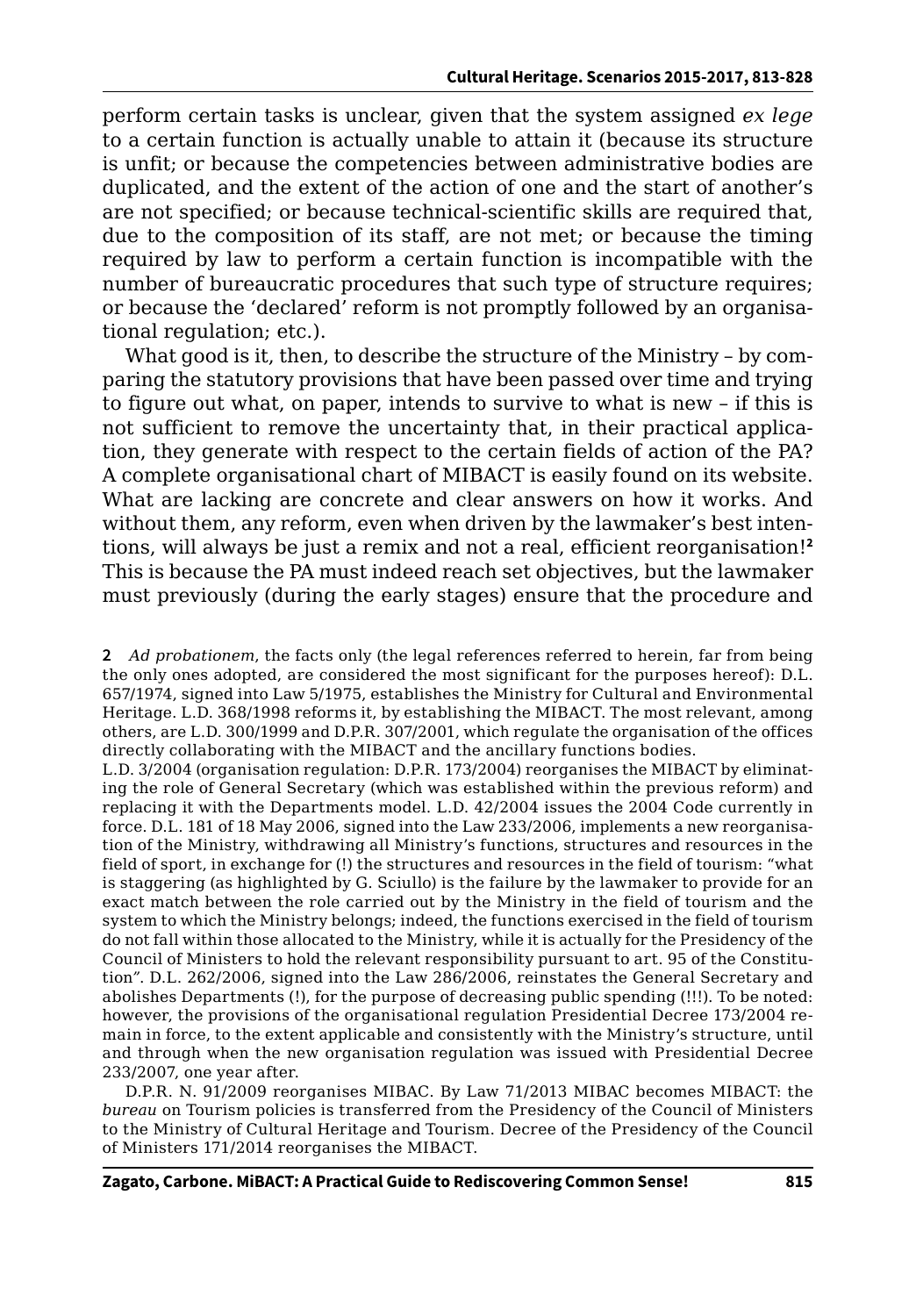structure with which it is provided are able to do so. What else, otherwise, is meant by *effectiveness* to be pursued under art. 97 of the Constitution and art. 1(1) of Law 241/1990?

Otherwise, failing the above assessment by the lawmaker, the consequence is quite obvious: since the PA *must* provide answers (by adopting an administrative measure), with respect to each steps of a procedure, it is for the PA only to take the required decisions upon each failure by the lawmaker to provide the necessary clarifications on how to implement any such steps. This is why, contrary to any common-sense logic or efficiency, it may essentially happen that in the single branching structures under the entire bureaucratic apparatus, different *practices* are created to arrive at issuing an identical (as indeed prescribed, uniformly by law) administrative measure. And that is why, in practice, we cannot assume that the same question, addressed to territorially different administration offices, albeit equivalent, will get the same answer!

Given the above, on the other hand, could the PA act otherwise? And the single private subject, what else should he/she do except hope for the Administration's common sense?

Another common element to the lawmaker's various interventions is the purpose that moves it, namely to *streamline* the organisational structure, in order to make its work more efficient, especially in terms of containing public expenditure. Translated in concrete terms, this means creating a bureaucratic structure that costs less to the State, in relation to the durability of its action over time, without causing – at the same time – that "new or increased charges for public finance" (for examble art. 1 of the Stability Law 208/2016, as rightly cited in the last M.D. 44/2016) arise from the implementation of its reorganisation (today, and in 2014, 2013, 2009, etc.: specific term): otherwise, indeed, fulfilling the first condition without the second (or *vice versa*), would deny its very reason for existing; and without wanting to disturb Aristotelian metaphysics, one wonders how such reforms could otherwise be in line with spending review principles so much invoked to the point of their adoption.

Now, although not being economists or lawyers, comparing numbers and dates from the list of measures (not even exhaustive) referred to (in footnote 2), the question spontaneously arises: is it humanly possible to salvage financial resources by implementing, for the umpteenth time, a ministerial restructuring, when the former one is still in progress? To attain, in this way, a genuine simplification and promptness of administrative action? To make it *economical* and *effective*? If the same actions in the past have had no beneficial consequences, we can't only consider the fact

Law 125/2015 transfers the functions for the protection of bibliographical heritage from the Regions (as formerly provided with D.P.R. 3/1972) to the State. M.D. 44 of 23 January 2016 reorganises MIBACT*.*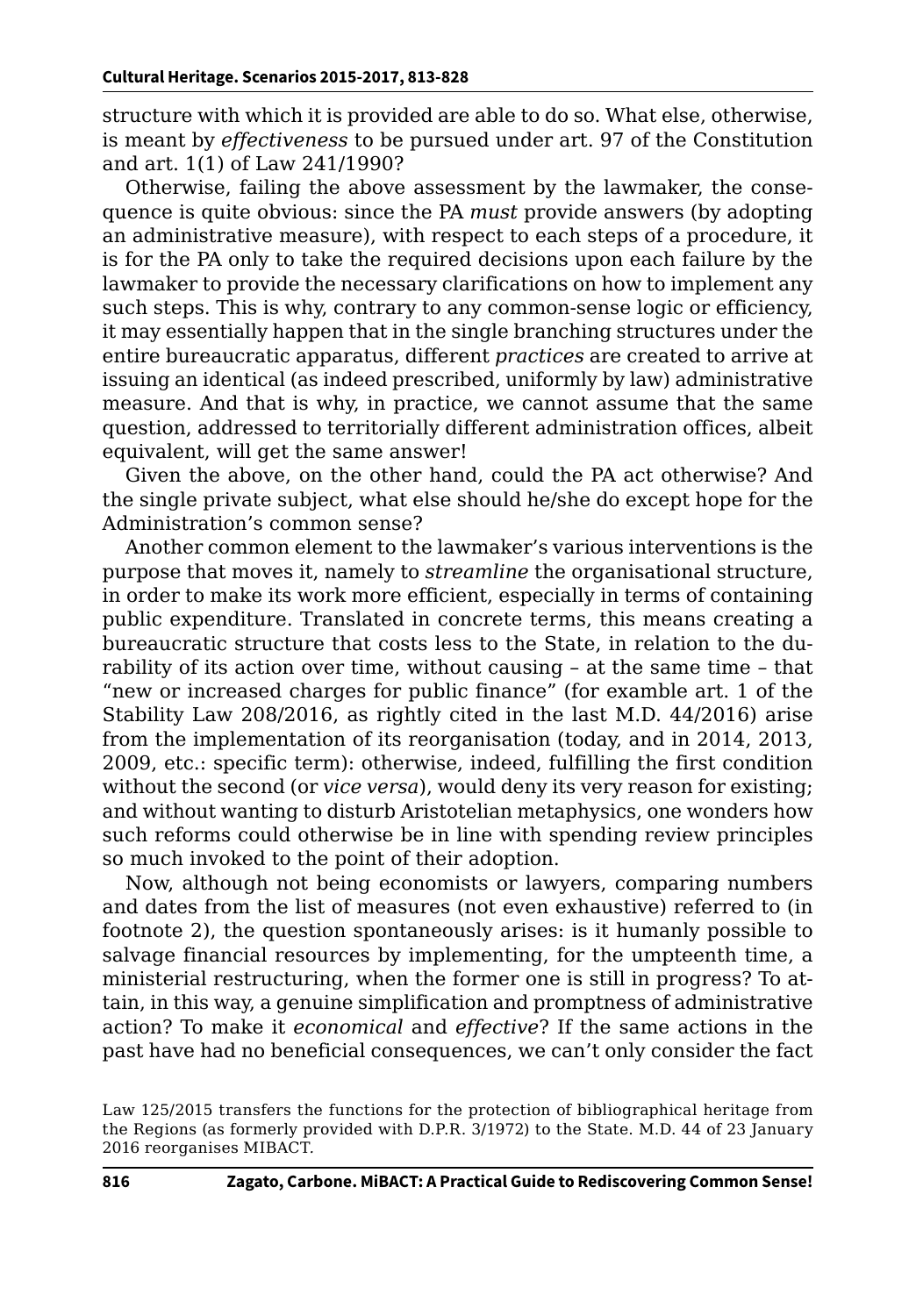that this does not depend on the inability of its predecessors, but rather from the regulatory and structural saturation that (by now) any reform of MIBACT will magnify?

Perhaps we need to change the starting point and, perhaps, we should take a step back.

## **2 Pursue Efficiency through Reasonableness Preliminary Identification of Good Administrative Practices**

Aside from the fundamental criteria mentioned in Law 241/1990, which drives the administrative action and on which, therefore, any relevant legislative provision must be shaped, there is one, probably highly regarded by anyone who loves the law, while not explicitly codified in any constitutional rule, that permeates the entire legal system and supervises its consistency: it is the *principle of reasonableness*. **3** On the basis of such principle, the CC reminds us that the strength of the law does not derive only from the authority of the person who promulgates it, but from the 'adequacy' of what it provides.

Verifying the reasonableness of a law (in fact) requires investigating its factual assumptions, evaluating the congruence between means and ends, detecting the same ends; to such purpose, the preparatory works of the law, the ministerial explanatory circulars, and the historical precedents of the relevant legal scheme are often looked to (Paladin 1997).

And what places the reasonableness at the apex of the system is its eminently *practical* character, which sets it apart from the *abstract* rationality around which, on the contrary, the analogic and systematic guiding principle orbits, and which requires a factual assessment in terms of results and consequences produced by the law.**<sup>4</sup>**

Therefore, if a practical control over the provision will ultimately sanction its lawfulness, why does the lawmaker not take such a similar practical approach *ex ante* when drafting any legislative proposal?

Why isn't a *preliminary*, comprehensive and general survey carried out,

**4** See Cartabia 2013 with reference to the ruling of the CC 130/1988: "The assessment of reasonableness, while it does not require the application of absolute and pre-definite evaluation criteria, proceeds through proportionality weighting of the measures taken by the lawmaker, in its absolute discretion with regard to the objective purposes to be achieved, taking into account any existing circumstances and limitations".

**<sup>3</sup>** Bin, Pitruzzella 2003, 468: "The consistency rule, implicit in the principle of equality, may be expressed as follows: when issuing rules, the lawmaker remains free to choose the purposes, program, principle to be developed (to the extent that they do not conflict with any 'substantial' constitutional provisions, such as those sanctioning rights, freedoms etc.); but once the 'principle' has been chosen, it must be developed accordingly".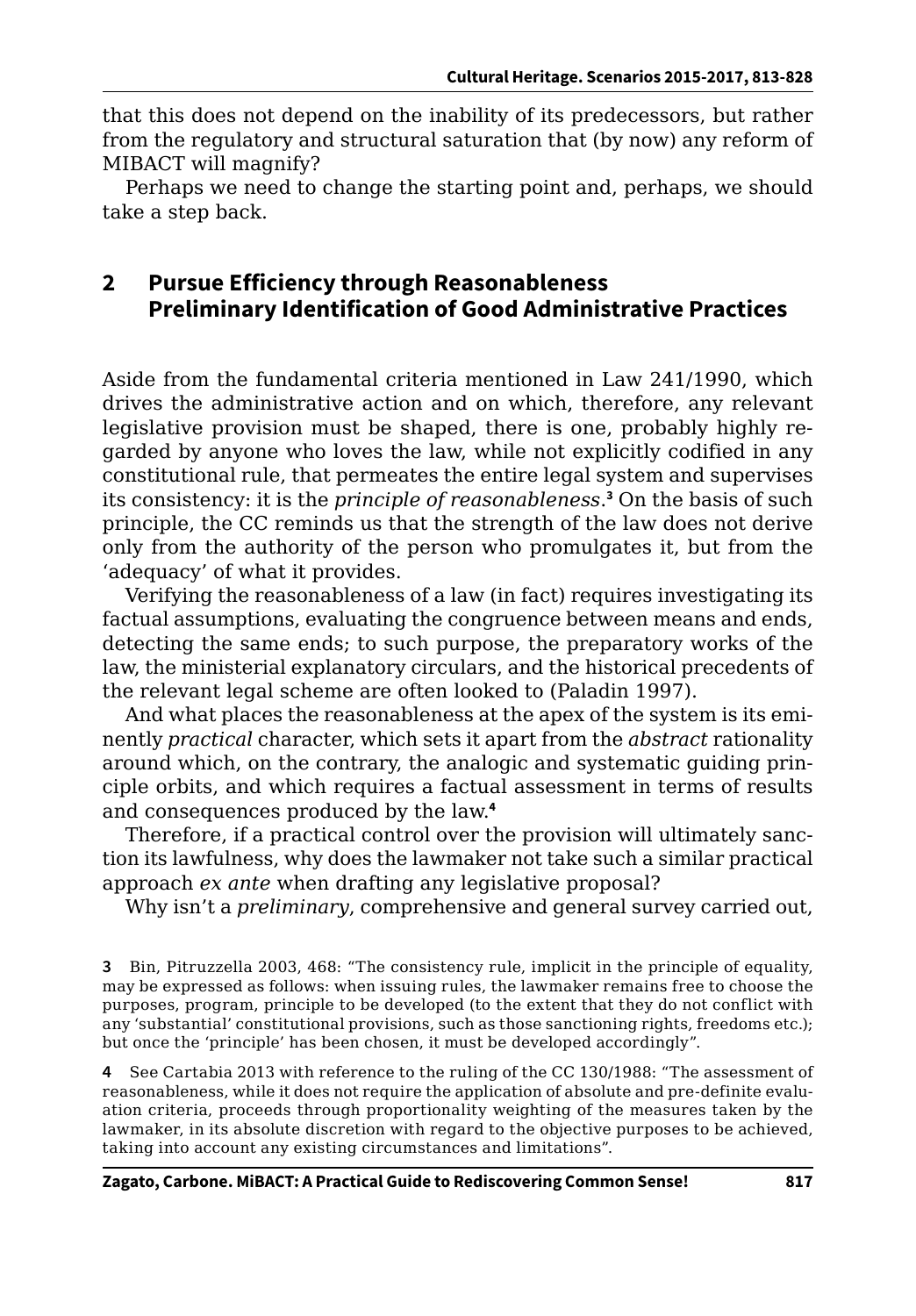for example, on all national territory concerning *good practices* (as referred to above) already implemented in regional and central administrations, in order to identify which of them actually 'work', by evaluating on the basis of reliable data? Failing their acquisition, how can the lawmaker, from the top of the pyramid, decide what is best to lay at the foundation of those implementation rules that the relevant doctrine and operators, both required to comply with them, currently report as being full of gaps or absent?

The PA is essentially a *'*local' administration (Bin, Pitruzzella 2003) in that it assumes that the bureaucratic structure immediately closest to its citizens is the one that best and more promptly fits their needs. This is the axiom enshrined in the Constitutional Reform under Title V pursuant to Law N. 3/2001 and from the principle of subsidiarity and decentralisation, through which the competencies of administrative functions among the various local and state agencies – having inspired many legislative interventions (even) on the matter of cultural heritage – are shared. Therefore, if, to close the loop and achieve the system's efficiency, I must influence and intervene at a local level, it will mean that any change taken from above should be evaluated, in the first place, fully knowing the concrete *modus operandi* adopted locally and, based on such, to then rationalise 'in reverse' up to the central system, to understand what changes are needed. Conversely, reverse reasoning, from the central to the local, will likely continue to cause new reshuffling of structures, but without achieving any actual streamlining of the steps and letting practical answers to problems coming from implementing regulations, if and when enacted, and from individual local PAs, if and how best they will consider to proceed.

So would have been so irrelevant to consider, for the purposes of enacting Law 125/2015, that in 2015 only the Veneto Region's Office for Bibliographical Heritage (Ufficio Sovrintendenza Beni Librari Regione Veneto) had actually succeeded in concluding (and timely) 3,689**<sup>5</sup>** final exportations? Wouldn't it have been more useful to request this information before, and not after, the promulgation of such law and to understand why the corresponding offices of other Regions recorded vastly inferior numbers? Failing such general and preventive framework, how could it be determined whether the regain by the State, as early as 1972, of the competence for the protection of bibliographical heritage was actually the most suitable choice, as compared, for instance, to tampering with and redefining (instead!) policies, guidelines and procedural protocols that have not been systematically addressed for almost half a century?**<sup>6</sup>**

- **5** Conference *Tutela, conservazione e restauro. Quale futuro per il patrimonio librario e archivistico*, Auditorium Santa Margherita, Ca' Foscari University, Venice, 6 May 2016 (in particular Dal Poz, "La costruzione delle competenze regionali nella tutela del patrimonio librario").
- **6** More precisely, with regard to bibliographical heritage, reference should be made to the Implementation Regulation of the 'Rosadi*'* Law 364/1909, approved with R.D. No. 363/1913.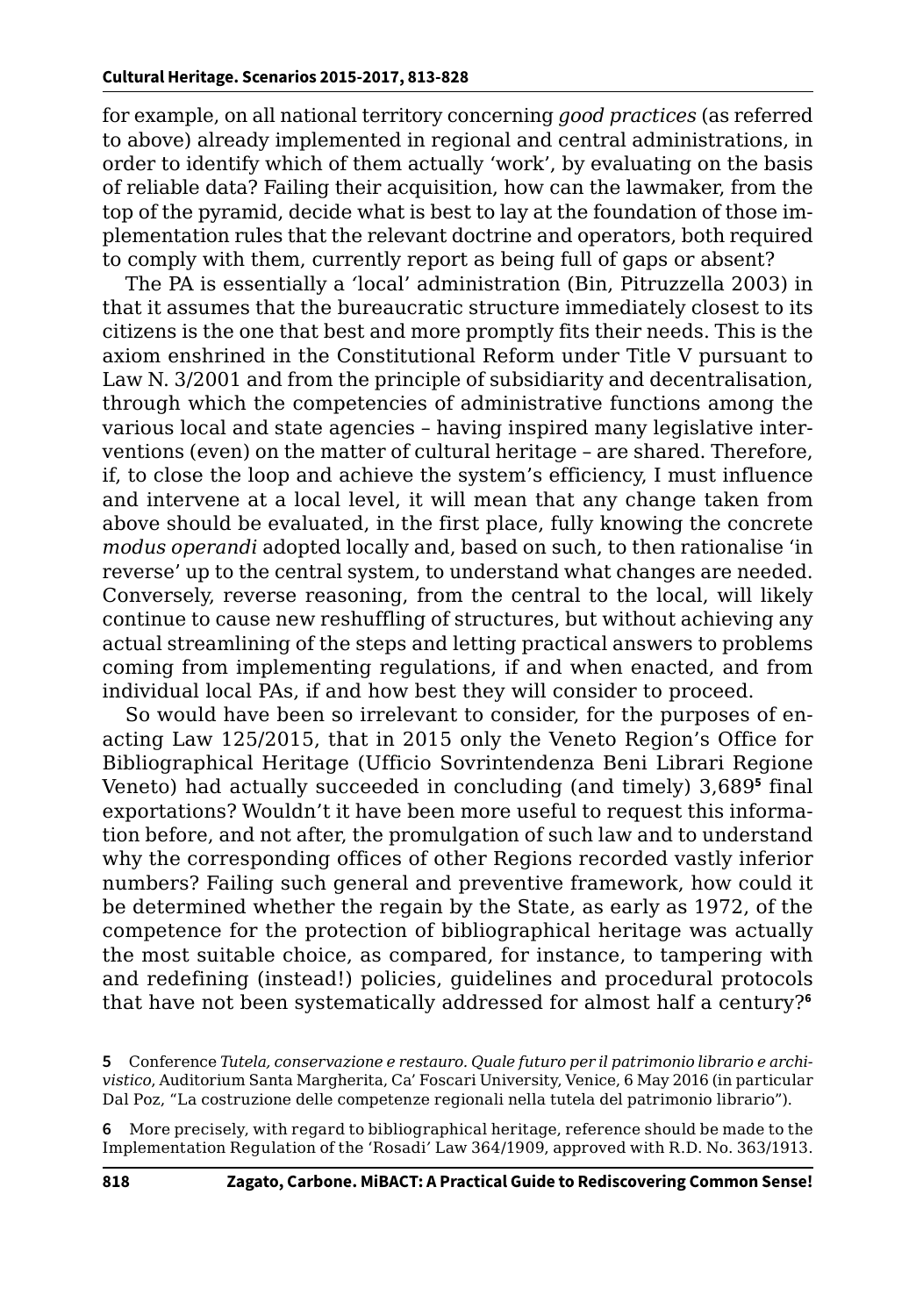## **3 Uniformity of Evaluations (Procedural Plan)**

Along with bibliographical heritage, in fact, the entire system to preserve cultural heritage under the 2004 Code generally stands on the notion of *cultural interest*: simple (pursuant to art. 10(1)), as for property owned by the State or any other public entity; particularly/exceptionally important (pursuant to art. 10(3)) for privately-owned property. The Code provides that where the competent public offices assess/verify the presence of such interest in the property, the relevant provisions of the Code shall apply and in order to prevent any differences in treatment within the national territory (i.e. "to remove at the mere arbitrariness of the authorities"**<sup>7</sup>** a decision involving, as it is well known, extreme restraints to the full and absolute exercise over private property, when it concerns a *res privata*), the Ministry is responsible for dictating the *general guidelines*, with which said offices must comply in order to ensure "uniformity of assessment" (pursuant to art.  $12(2)$ ). Also art.  $68(4)$  (a source of innumerable legal disputes and attacks on export offices) when regulating the procedure for granting or refusing to issue the "certificate of free circulation*"*, envisages that "export offices shall comply with the general guidelines established by the Ministry, after consulting the competent advisory body". The same reference is included in arts. 4(1); 29(5); 71(4); 72(4) of the 2004 Code.

Therefore, within the lawmaker's intent the desire for a uniform administrative action constitutes a guarantee for efficiency, equity and transparency; consequently, such uniformity is placed at the basis of the most significant measures related to the circulation and preservation of the cultural good. Yet, in the whole deluge of reforms adopted since its inception, neither MIBAC nor MIBACT have ever set the parameters required by the above-mentioned provision. The only positive fact to which case law,**<sup>8</sup>** doctrine and various operators refer is an out-dated ministerial circular of 13 May 1974 issued by the Ministry of public education.

Compared with Duchamp's *Fontaine*, with Beuys' *Felt Suit*, with Klein's immaterial work, with the serial nature of the work produced by Warhol's Factory and, remaining in Italy, with Manzoni's *Merda d'Artista*, with Merz's neon, with Fontana's *Concetti Spaziali* (etcetera, etcetera, etcetera!), we will acknowledge, however, that reference to their "unique superior artistic 'quality', 'rarity', singular technical quality" mentioned

**8** RAC (TAR) Lazio, Rome, II *quater*, 24 March 2011, 2659; RAC (TAR) Liguria, 14 June 2005, 906.

**<sup>7</sup>** Lemme 2006, with specific reference to the Export offices as to the free circulation certificate, but applicable to all "competent Minister's bodies" entrusted with the cultural interest assessment for the purposes of art. 12(2) of the 2004 Code.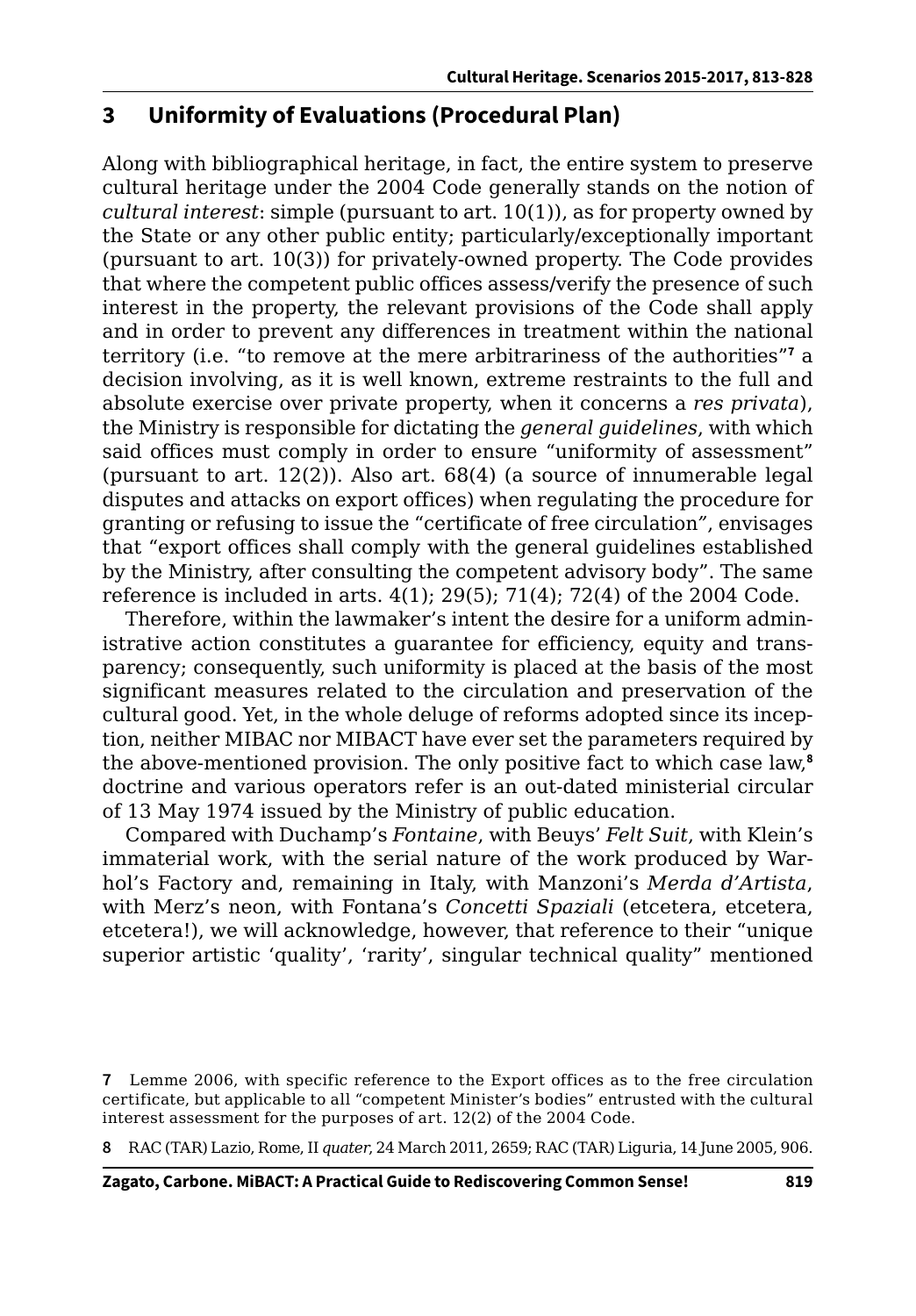in the 1974 circular is quite generic and vague;**<sup>9</sup>** *id est*, useless for the officer called to make a decision, as well as misleading for the purposes of the "uniformity of evaluations*"* on the national territory.

Considering, therefore, that art has had time to become immaterial, Italy to join the European Union, Great Britain to exit it, shouldn't it be a priority to update the 1974 circular?

## **4 Weak Supervision of the Administrative Court and the Court-Appointed Expert (at the Trial Level)**

Secondly, we realise how the lack of uniformity of assessment contributed to creating a sort of 'free zone' at a trial level**<sup>10</sup>** where, under the auspices of "technical discretion*"* (and thus protected from the inherent supervision of the administrative judge (Marzuoli 1985; Ferri 1987; Cavallo 1993; Marini 2002), it is considered, in terms of protection, the sole cultural interest contemplated under art. 9 of the Constitution, without any form of *heterogeneous* comparison. Accordingly, the inevitable consequence is that the position of the individual owner of the work of art is reduced from full entitlement to a mere vested interest to the legitimacy of the administrative action (Catelani, Cattaneo 2002).

With specific consideration to the adoption of measures for the identification of cultural goods, the *pro tempore* MIBAC, with memorandum registered under nr. 24516 of 28 September 2005 (recalled even in the more recent MIBACT circular 19 of 30 July 2015), expressly excluded that the offices, entrusted with the rendering of the *technical* assessment in

**10** It is also worth noting that the sole instrument available to a private party to obtain a review of the judgment is to appeal against it before a higher authority (*ricorso gerarchico*). However, it can prove being a difficult path, given the usual procedure of the head authorities (to note: belonging to the same governmental entity that issued the concerned ruling), to fail to answer to such party claim within the ninety-day period provided by art. 6 of D.P.R. 1199/1971, **silently rejecting** the claim (decision which may be also challenged before the RAC (TAR) or by submitting an extraordinary appeal to the President of the Republic).

**<sup>9</sup>** The absolute indefiniteness of the notion of *rarity* can be fully understood in the interpretation of the administrative courts case law, maintaining that the rarity of a work of art cannot be assessed only on the basis of numerical criteria or on the grounds of the uniqueness of the work (RAC (TAR) Lazio, Rome, II *quater,* N. 1786 of 2015; and 5318 of 2011, the assessment as to the rarity of a work of art shall be based on the concept of "marginal usefulness", i.e. such additional value of a work of art – as compared to any values already possessed – and adjustable from time to time to the needs of the relevant cultural education and policies of which such value constitutes the relevant expression and which may justify the inclusion of such work of art into the national cultural heritage even to yet another picture of a Master already included in public collections, once the relevant advisory authority will have assessed its particular uniqueness).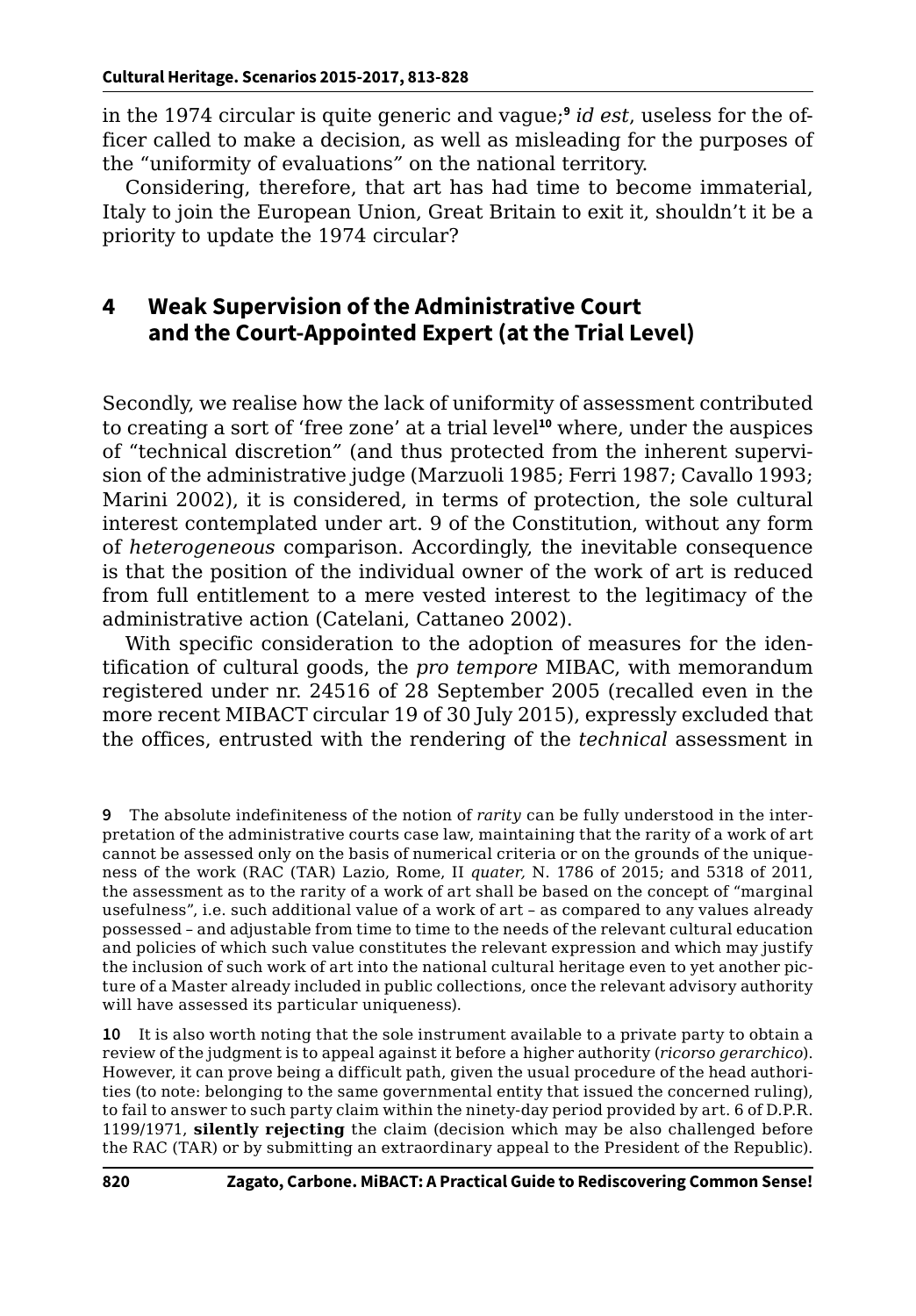respect of the existence of a cultural interest in the *res* being appraised, may linger in applying administrative discretion, involving the weighting among public interests or between public and private interests, in order to decide which of them should prevail in the actual case. This is because – as made out in the cited circular – "the choice of priority of the cultural interest has already been made once and for all *in apicibus* by art. 9, para. 2, of the Constitution and by the relevant implementing provisions of law (from the Consolidated Act of 1999 to the 2004 Code, both fundamentally confirmatory, under such profiles, of the approach taken by the historical 'Bottai' Law 1089 of 1939)".**<sup>11</sup>**

This approach meant that, as a consequence of the substantial un-censurability of the administrative actions on cultural constraints,**<sup>12</sup>** authentic masterpieces of Italian art obtain the certificate of free circulation, possibly ending up in important foreign museums; works of dubious quality, of acknowledged repetitiveness, made modestly and amateurishly, are vice versa constrained, possibly with the indivisibility constraint (the most stringent existing in Italy), thus totally inconsistently with the unusual liberalism that inspired the Office in the assessment of real cornerstones of Italian art (Lemme 2015).

In hindsight, however, the legislative evolution over the last 40 years would require us to rethink the nature and scope of the MIBACT's powers of protection. The distant 1974 circular was followed by, in chronological order, Law 241/1990 as subsequently reinstated and amended, which depicts the administrative procedure as the privileged moment to assess, weight and evaluate all facts and points of law as well as the various (public and private) interests involved in the administrative action; the Consolidated Act 490/99 and the 2004 Code. In particular, arts. 14, 19, 22, 28, 33, 46, 68, 70 and 71 of L.D. 42/2004 follow the general discipline on administrative procedure, providing for the duty to notify to those concerned the commencement of the procedure aimed at assessing the existence of the cultural character of a property, as well as any grounds

**11** In 2004, the lawmaker does not actually diverge from the original framework of the s.c. Bottai Law, thereby delaying the harmonisation with EU law and rendering the declaration of cultural interest subject to a high degree of discretion. Thus, the operators of the art market complain about an assessment being substantially conditioned by the arbitrariness of the competent office. This would be the reason why – according to certain authoritative literature - foreign collectors adversely look at our shows and exhibitions, while Italian collectors are worried about the disgrace of the "embargo on exports" (cf. Morabito 2012): upon a good has been declared as a cultural good, the privately-owned property enters into the black hole of administrative proceedings and may, in accordance with applicable laws, be subtracted from the freedom of contract for an indefinite period of time.

**12** See, *among others,* ST, Section VI, 22 April 2014, 2019; Section VI, 3 July 2014, 3360; RAC Lazio - Rome, Section II quater, 5 October 2015, 11477; accordingly, RAC- Piedmont, Section II, 9 May 2014, 821; RAC Abruzzo- Pescara, Section I, 8 March 2012, 121.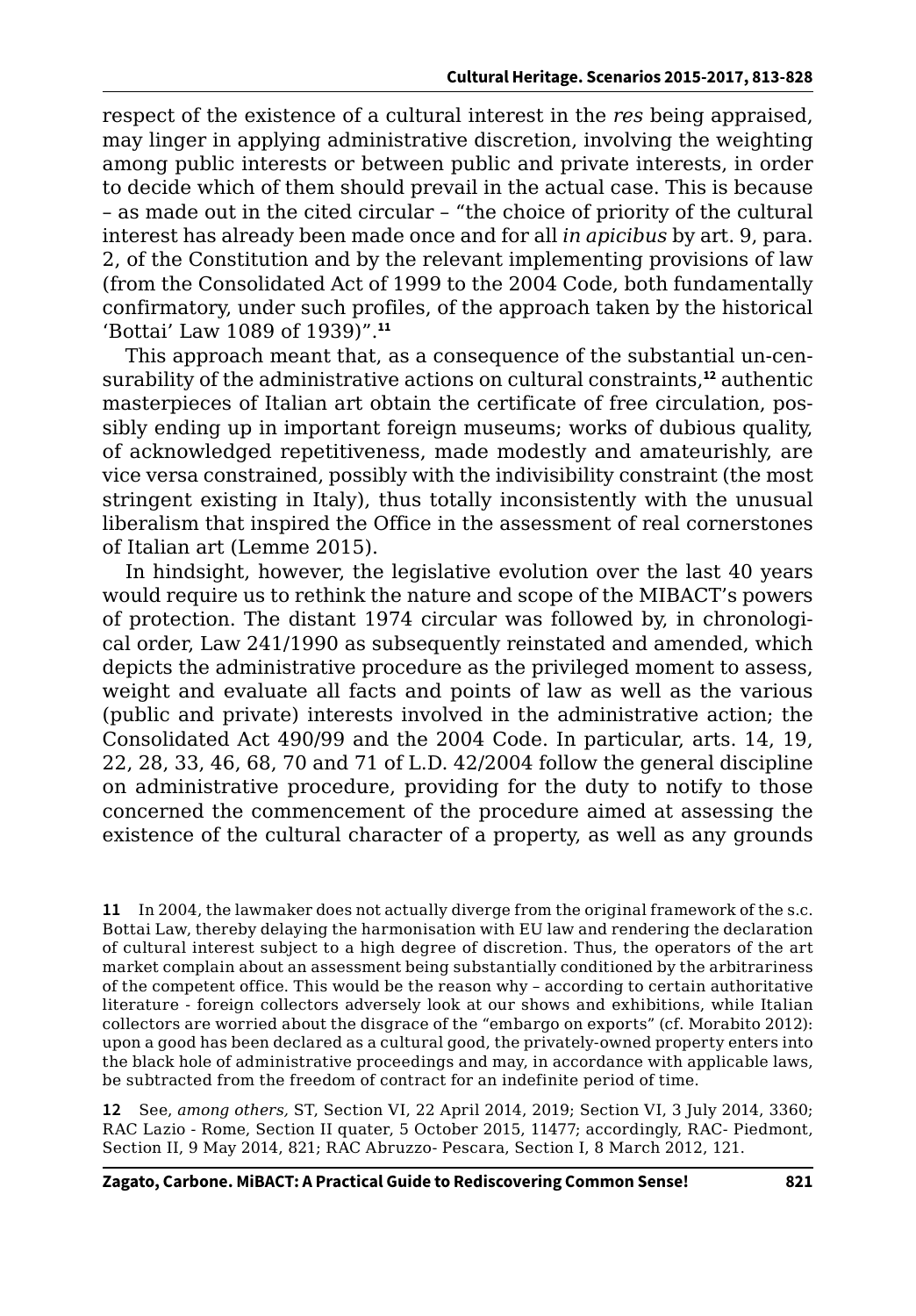for refusing the motion (to issue the certificate of free circulation), for the obvious convenience, also in terms of budgeting, to anticipate in the procedural phase the comparison, usually commonplace at the time of the trial, between the Administration's evaluations and the considerations of the concerned persons as for the property's characteristics.**<sup>13</sup>**

Unlike the existing regime under the Bottai Law, today the private owner of the cultural work of art has the opportunity to speak *as equals* with the PA, by submitting briefs and/or documents within the proceedings.

How can we, then, in this renewed legislative framework, postulate on the absolute irrelevance, *a priori*, of any interest other than the primary one? Would it not, on the contrary, be more correct (and consistently with applicable law) to acknowledge that, in the matter in question, to the traditional *technical appraisal* criteria were added, as a result of the known participatory principles provided by Law 241/90, also the unavoidable – and no less meaningful – moments of *administrative discretion*, aimed at balancing public and private interests involved in the proceedings for a declaration, provided by the *lex specialis*?**<sup>14</sup>**

From such changed perspective, the circulation of a cultural good, as well as the declared submission of such good to the cultural goods statutory scheme, are revealed to be the result of a complex process in which the technical discretion (applied on the good in order to detect the relevant artistic, historical, archaeological, ethnographic, bibliographic, etc. interest) is inextricably linked to the *administrative discretion* (concurrent with the weighing of interests), since it involves, necessarily, a decision on the work of art's worthiness for protection, and therefore a substantial "cultural policy choice" (Ainis 1991).

If it is true, indeed, that the second paragraph of art. 9 of the *Constitution* ("The Republic protects the landscape and the historical and artistic heritage of the Nation*"*) should not be interpreted separately from the first (for which, the purpose of protection and a fundamental task of the Republic is "the development of culture"), but naturally and necessarily in relation to it, it is equally true that the administration for cultural heritage, when exercising its power to constraint, should take into account not only the cultural interest identified in the good, but also the interest of the private owner of such good and those remaining public interests, in potential contrast with the primary interest held by MIBACT (all adequately represented in the proceedings). From this perspective, the principle of

**13** SC, Section VI, 3 January 2000, 29, *Giornale di Diritto Amministrativo*, 6582 ff., with note by Sandulli.

**14** Reference is to art. 42 of the *Italian Constitution*, art. 17 of the Nice Charter, art. 1 of CEDU AP n. 1 and to the heavy limitations that the status of CH entails on the property right; thus identifying a 'conformed' ownership title, adjusted to the existence of the public interested protected in compliance with art. 9 of the Italian Constitution, cf. Salvia 2002, 603 ff.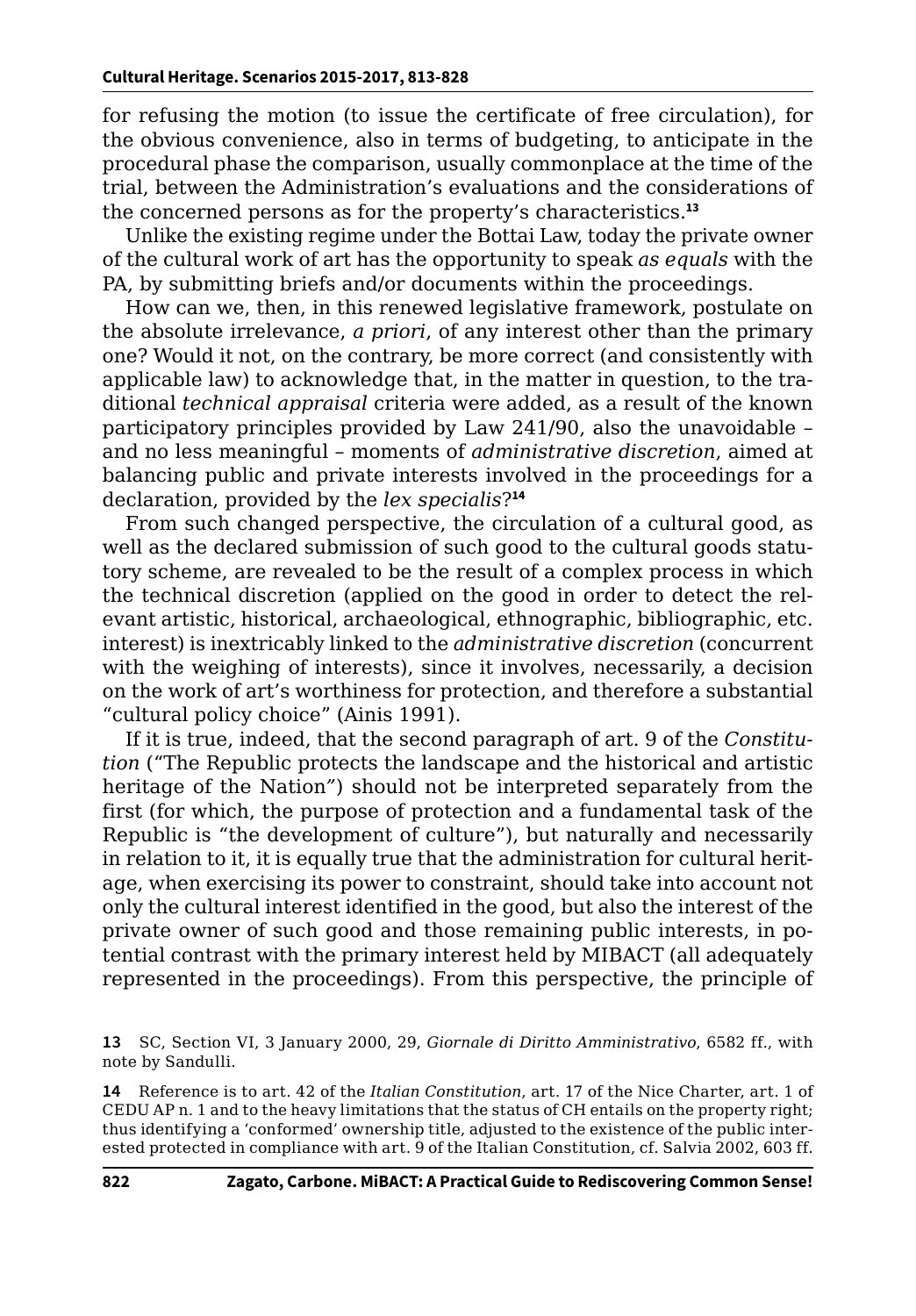proportionality, enlightened and enriched by the specialized disciplines applicable to the individual case, would represent the fundamental *limit* to the discretion to which the PA is entitled to when decreeing the cultural merit of the *res*, thereby allowing to adapt the administrative measure to the peculiarities of the case, with the least possible sacrifice of any other conflicting interests, whether public or private.**<sup>15</sup>**

After all, to consider the technical rule able to provide unequivocal results (and therefore fully binding an activity) does not constitute an assumption that is acceptable in principle, given that any decision on the *cultural nature* of the good still lacks that dose of certainty that should characterise technical and scientific disciplines, by implying, in fact, an unavoidable rate of subjectivity (cf. Giaccardi 1996).**<sup>16</sup>** Indeed, technical and scientific investigations relating to cultural heritage, by reason of the continuous evolution of the relevant disciplines and in the light of the physiological relativity that characterises them, can provide solutions that are not 'certain', but that are, at the most, 'reliable'. Consequently, to protect the private owner affected by the *naturaliter* uncertain cultural circumstance, they should not be considered exempted from the inherent 'weak' control of the administrative court (Rota 2002).

With this, we don't want to argue that the court, by bypassing the basic principle of segregation of duties, may duplicate the value judgment made by the Administration (with substitute powers being inadmissible in the light of the exclusive jurisdiction of legitimacy). More simply, it may confirm the actual existence of the cultural legacy, being the requirement for the contested measure, and together with it, the diligence employed, by using the techniques applicable to the investigation activity. It may, in other words, ensure compliance with the technical rule used, by going as far as to the annulment of its evaluative outcome, if it appears that the result reached by the Administration, regardless of its physiological questionability, departs from the limits of natural flexibility underlying the indeterminate legal concept, which the Administration is required to apply, and is unreliable – in whole or in part – owing to the misapplication of the objective appraisal and evaluation criteria, or because of the application

**16** Needless to say (in terms of procedure), MIBACT should be equipped with uniform evaluation parameters, certain and determined to the highest possible extent, as well as stringent and objective assessment techniques aimed at ascertaining the existence of a cultural interest, to minimise the disputability of evaluations.

**<sup>15</sup>** See Parisio 2008, for whom "the preservation of cultural heritage always assumes the simultaneous settlement between the public interest in the protection with the private interest in the full enjoyment of the good" (177); on such assumption, the principle of proportionality is "the means which most allows the evaluation of the exercise by the Administration of its discretionary power, with the perspective of considering the interests involved" (187).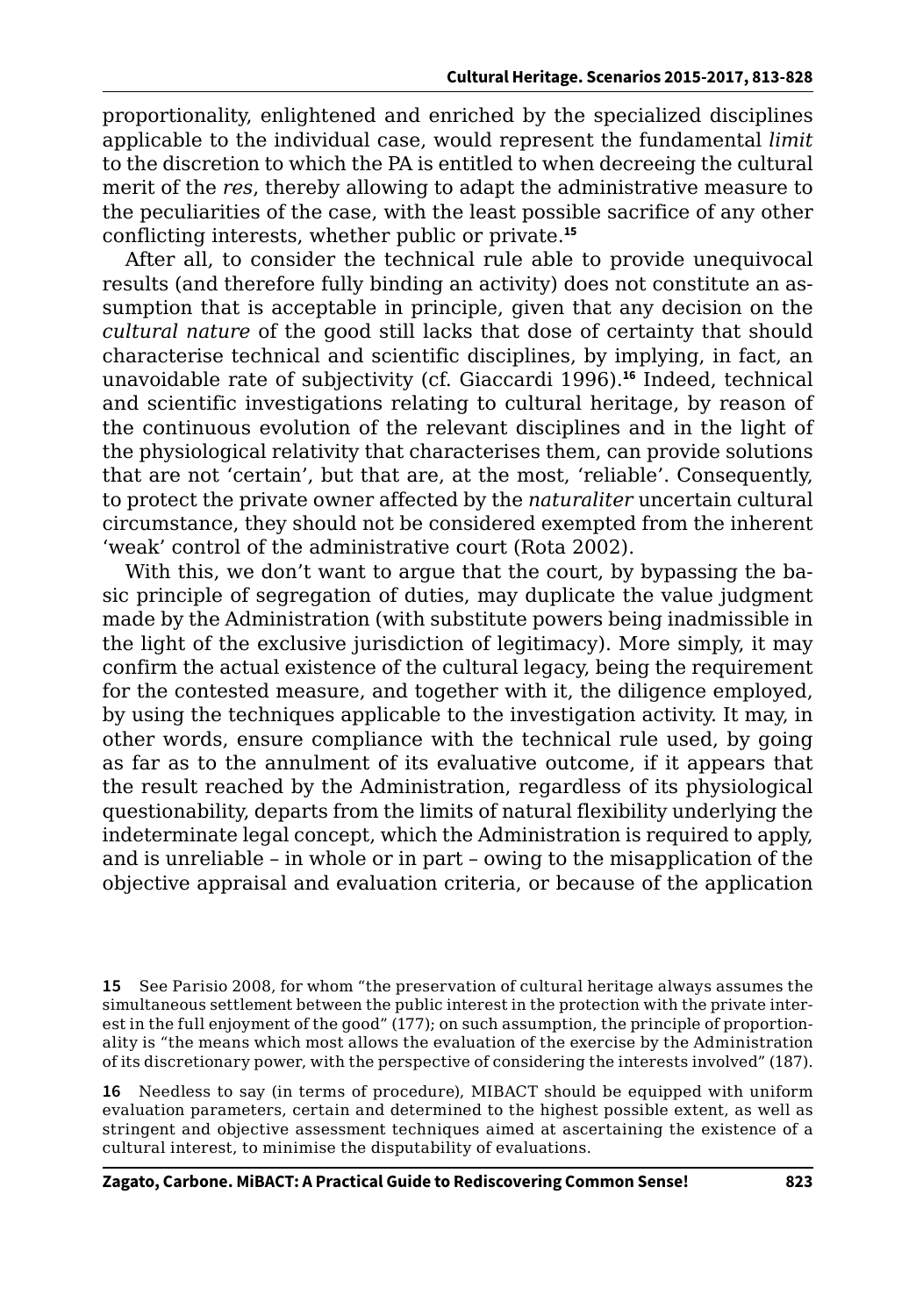of erroneous criteria.**<sup>17</sup>**

On the other hand, the adhesion to the administrative court's weak forms of supervision is supported *a fortiori* by the admittance, in the administrative trial, of the technical appraisal as part of the investigative instruments aimed at acquiring elements that are useful to forming the decision (art. 67 of the *Administrative Procedure Code*).

It would be desirable, therefore, that the administrative courts, instead of following the easier path of recalling (incorrectly) the technical discretion (that cannot be challenged other than within the narrow spaces of some symptomatic figure of "abuse of power*"*), should resort more frequently to the appointment of a court-designated expert, so exercising a direct control (based on internal and technical parameters, and not only external ones) of the debatable fact, at the foundation of the challenged restricting resolutions. Furthermore, given the subjectivity inherent also in the opinion of the most leading expert, it would probably be good practice to consult more than one and, based on what (once again!) takes place in practice, try to single out criteria that the expert must apply in the implementation of the appraisal, in order to facilitate, within the trial, the discussion relating to the merits of the different opinions expressed.**<sup>18</sup>**

#### **5 Set Priorities and Acquire Concrete Information Practical Examples**

'Art', 'historic and artistic heritage', CH are elastic concepts, as well as all others that are the subject matter of provisions of law. This is physiological in order for such concepts to not become immediately obsolete. More than others, they likely have a large percentage of semantic flexibility with respect to their firm core meaning: defining them as a "one off" term would be impossible and even more counter productive for legal certainty. But, what we require from the lawmaker and the Administration concerned is

**18** Zagato 2015: "[by identifying such criteria], in case of dispute it will always be the judge or the arbitrator who will decide on the actual case, but in this way they will not have to grope around in the dark in order to reach a decision, nor will they have to be experts on art, as they will be able make an assessment on the basis of constant elements; they will be able to compare them with consideration of other expertise provided on the same piece of art, by requiring, if necessary, the rendering of an appraisal aimed at clarifying the same points. Finally, on the basis of such criteria, (now yes!) they will be able to establish what should be deemed most relevant, and base their decision on it".

**<sup>17</sup>** In such terms SC, Section VI, 11 March 2015, 1257; accordingly, SC, Section VI, 23 April 2002, 2199, with note by Scarselli and Fracchia*;* SC, Section IV, 6 October 2001, 5827*,* in *Foro italiano,* 2002, III, 414, with note by E. Giardino*;* SC, Section VI, 14 March 2000, 1348, *Giustizia civile,* 2000, I, 2169*.*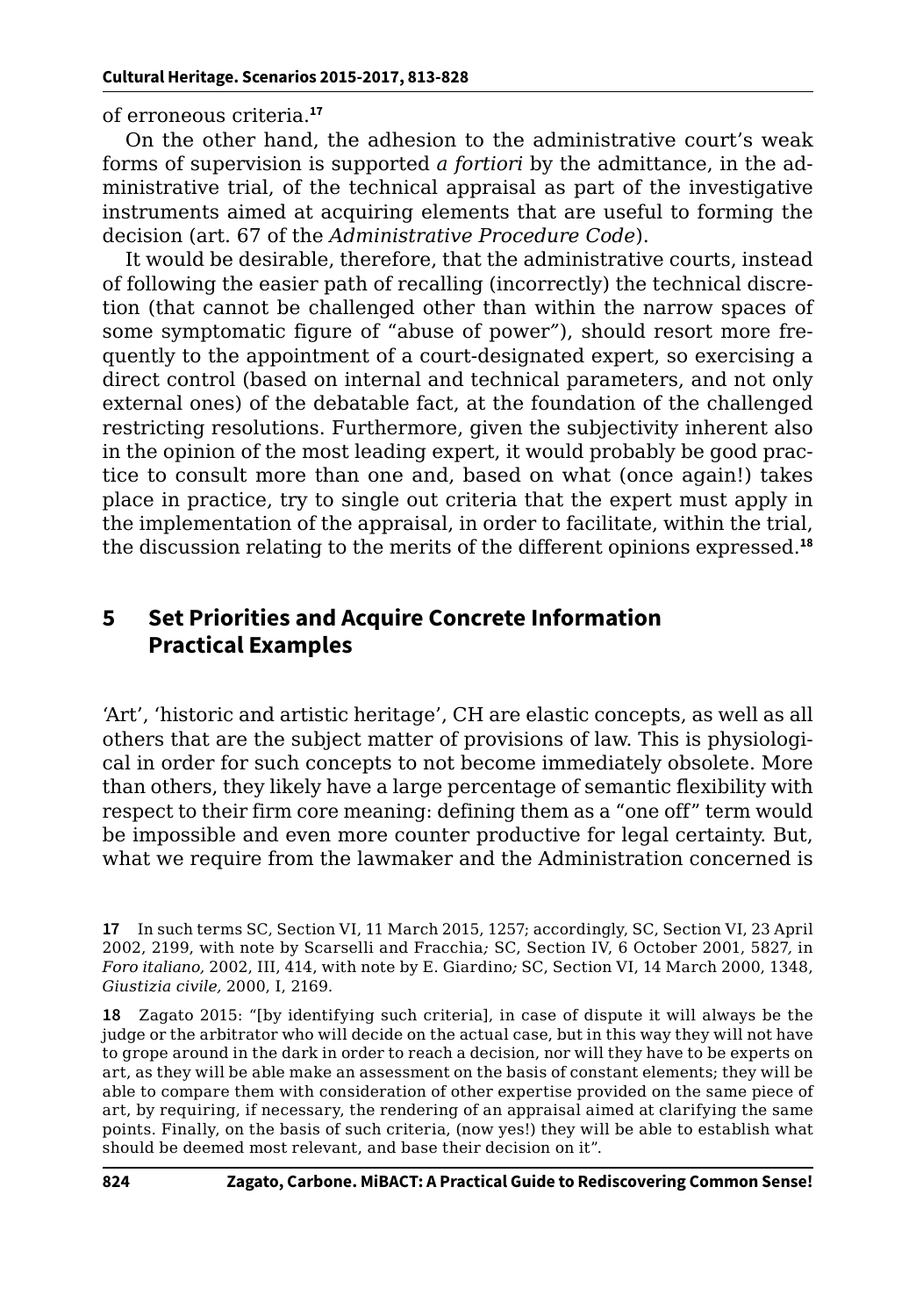not to provide definitions, but to give concrete answers, practical criteria, guidelines on conduct; and this implies first of all "making a choice*"*. Not with respect to those who must carry out a specific competence and not on how to call the body, but on what we decide to priorities today. Do we wish our beautiful artistic treasures to basically remain within our national boundaries, although this may mean storing them in depositaries or vaults?**<sup>19</sup>** Or do we want to become more participative in the art market - a market necessarily international - thereby 're-appraising' certain works that we possess, although accepting, for some of them, "their exit from national territory with the consequent inability to control their movements and relocations"?**<sup>20</sup>** Personal opinion aside, we may also act cautiously in the face of a global market where exorbitant billing indexes are growing (strangely enough!) in inverse proportion to economic crisis indicators. But in that case, the more we tighten up the mesh of our national borders, the more we need to *enhance* what is kept inside, attempting to "revaluate" it otherwise. If we hold back and do not enhance, the Italian art market will cease to exist!**<sup>21</sup>**

Once the choice is made, and the guidelines are set, then yes, the lawmaker may consider a structural reform, but (again!) on the basis of concrete information acquired before intervening.

If, for example, export Office officials are asked how to make decisions/ what in fact could be useful to them/ what is useless, by comparing proposals from various local offices, maybe we would understand how to enable them to work well (moreover by removing them from the resentment of private parties!); and the citizens (and the judicial authorities) to improve control.

We might, still for instance, ask ourselves:

– Wouldn't it be useful to grant the export Office officials access to the *artprice* website (considering that: (i) art. 68/3 requires them to "ensure the fairness of the market value" of the good as indicated in the report; (ii) that the aforementioned website contains real time evaluations for individual artists in the international market; (iii) for this

**19** We must remember that the decision to keep a cultural property within the country's boundaries could be based not on the need to preserve the property itself, while the possibility to ensure the availability of such property on the territory in the event the State may wish to acquire such property in the future. Which could also never happen; in addition, by following such reasoning, nothing could ever be allowed to be taken out!

**20** Judgment of RAC Lombardy, 29 January 2002, 345 on the contents of the prohibition to export.

**21** In addition, to encourage the appraisal as a sort of counterbalance to keeping a property on national territory would represent a 'proportionate*'* measure towards any private interests that possibly came into play.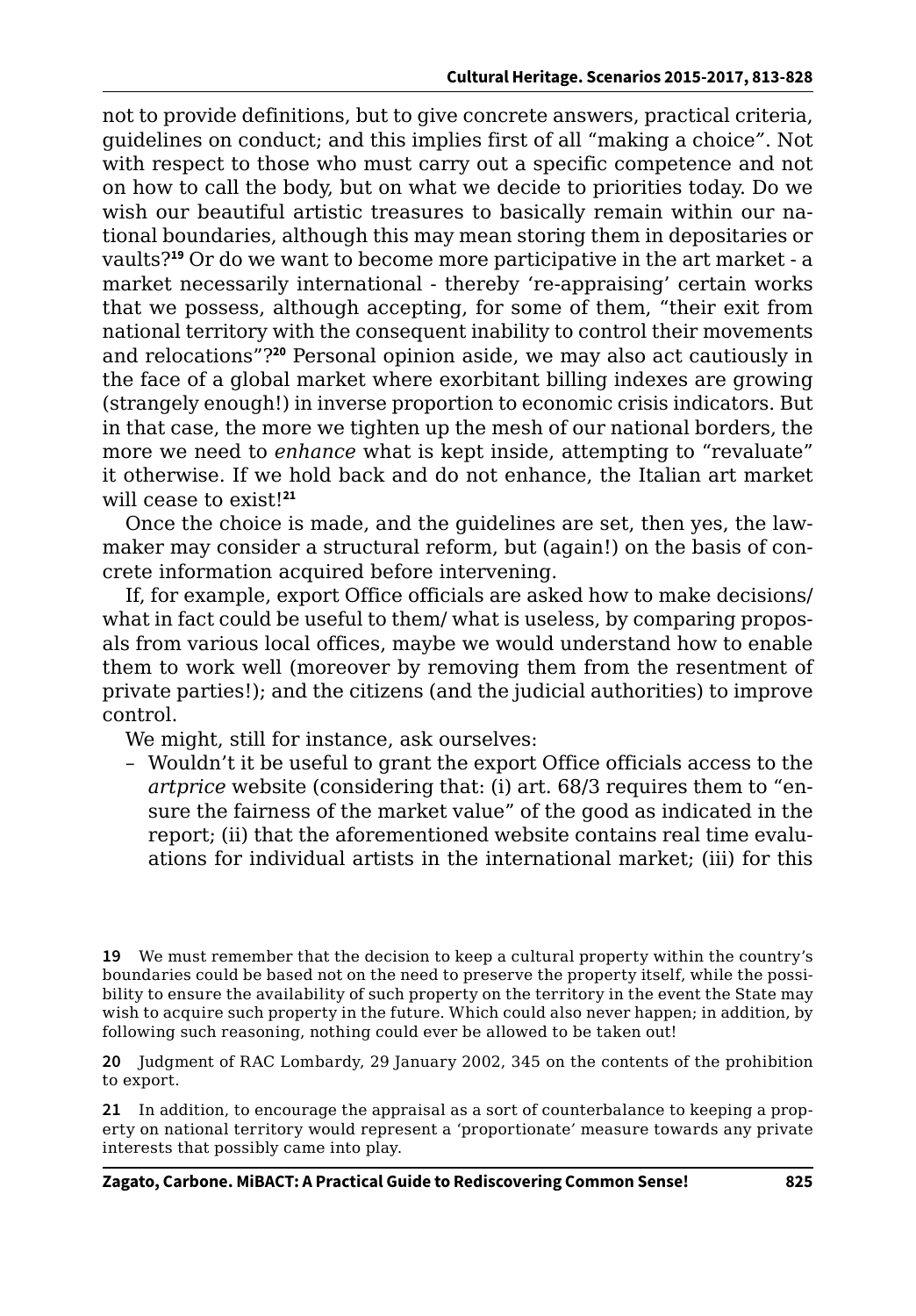reason, in practice it is an essential instrument for anyone working in the art world; (iv) the annual membership cost is small)?

- Wouldn't it be useful to equip them with black lights lamps (Wood's lamp)?
- Wouldn't it be useful to require that at least one out of the three experts sitting in the export Office's Commission, entrusted with the assessment of the property for the purpose of issuing the certificate of free circulation, actually holds the necessary expertise in relation to the specific type of art being the subject matter of such assessment? And where such a requirement is not met, mandatorily resort to the leading outside opinion of an expert on the subject?
- Wouldn't it be useful to require that the abovementioned Commission's individual experts – who will be required to appraise during their work hours – receive suitable documentation on the property (obviously well!) in advance before the date scheduled for their personal inspection?
- Instead of pointing a finger at the export Offices (as we have seen to be frequently useless and very expensive in practice!), wouldn't it be more constructive, and fair, to bridge the regulatory vacuum by starting with requiring what has been said above? How can we not notice that the frustration of private interest (with verifying the quality of the Offices' assessment) goes hand in hand with the development of the administrative practices that are necessary (to supplement that regulatory shortfall), although not necessarily 'good'?! Arts. 24 and 97 of the Constitution must be jointly fulfilled, and be jointly implemented as the link connecting the management system with the cultural heritage. This, however, cannot be done by the Export Office or any other individual 'parts' comprising such system. That is why leveraging their erroneous judgments in the individual concrete case cannot be the answer to the problem (but, rather, a return to its starting point!).

The author, furthermore, can only jump to the defence for qualifying *some* civil servants, considering the diligence that they show when carrying out their duties despite the many changes, resources and sometimes-meagre answers.

Along with them, who writes shares the determination and confidence that things might get better.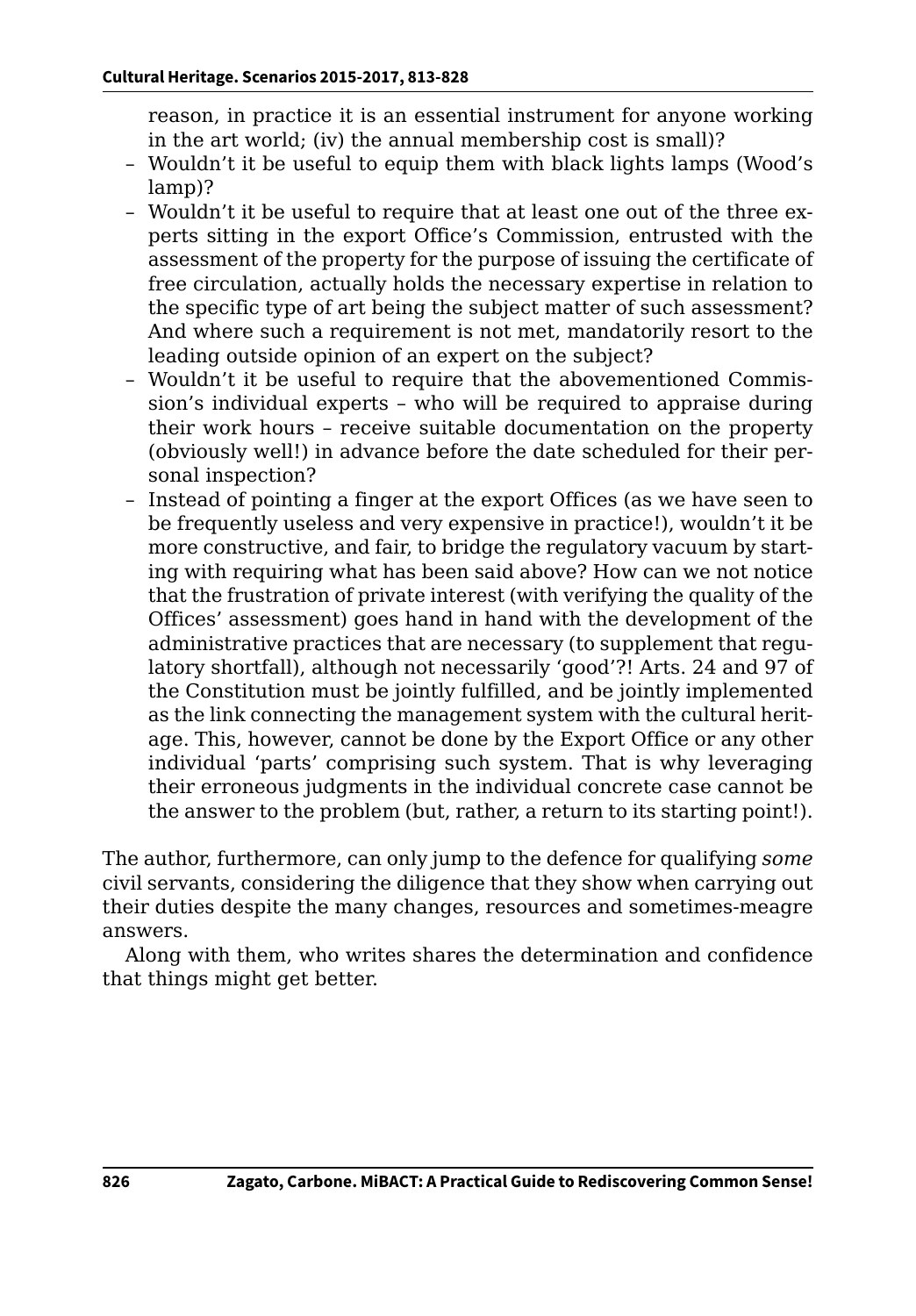#### **Bibliography**

- Ainis, Michele (1991). *Cultura e Politica. Il modello costituzionale*. Padova: Cedam.
- Barbati, Carla; Cammelli, Marco; Sciullo, Girolamo (2011). *Diritto e gestione dei beni culturali.* Bologna: Il Mulino.
- Bin, Roberto; Pitruzzella, Giovanni (2003). *Diritto Costituzionale*. Torino: Giappichelli.
- Cartabia, Marta (2013). "I principi di ragionevolezza e proporzionalità nella giurisprudenza della Costituzione italiana". *Conferenza trilaterale delle Corte Costituzionale Italiana, Portoghese e Spagnola*. Roma. URL [http://www.cortecostituzionale.it/documenti/convegni\\_seminari/](http://www.cortecostituzionale.it/documenti/convegni_seminari/RI_Cartabia_Roma2013.pdf) [RI\\_Cartabia\\_Roma2013.pdf](http://www.cortecostituzionale.it/documenti/convegni_seminari/RI_Cartabia_Roma2013.pdf) (2016-10-31).
- Catelani, Alessandro; Cattaneo, Salvatore (2002). *I beni e le attività culturali. Trattato di diritto amministrativo*, vol. XXXIII. Padova: Cedam.
- Cavallo, Bruno (1993). *Provvedimenti e atti amministrativi. In: Trattato di diritto amministrativo*, vol. III. Padova: Cedam, 137 ff.
- Crosetti, Alessandro; Vaiano, Diego (2011). *Beni culturali e paesaggistici*. Torino: Giappichelli.
- Ferretti, Alessandro (2013). *Manuale di diritto dei beni culturali e del Paesaggio*. 6th ed. Napoli: Simone.
- Ferri, Pier Giorgio (1987). "Beni culturali e ambientali nel diritto ami ministrativo". *Digesto Discipline Pubblicistiche*. Torino: UTET, 217 ff.
- Fracchia, Fabrizio; Videtta, Cristina (2002). "La tecnica come potere. Nota a C. St., sez. VI, 23 aprile 2002, n. 2199)". *Il Foro italiano*, 125(1), 493-500.
- Giaccardi, Giorgio (1996). "La protezione dei beni culturali tra discrezionalità tecnica e amministrativa". Cofrancesco, Giovanni (a cura di), *I beni culturali tra interessi pubblici e privati.* Roma: Istituto Poligrafico e Zecca dello Stato, Libreria dello Stato, 48 ff.
- Giardino, Edoardo (2002). "Nota a sentenza Consiglio di Stato, sezione IV, 6 ottobre 2001, n. 5287". *Il Foro Italiano*, 127(9), 414.
- Lemme, Fabrizio (2015). "L'insopportabile discrezionalità degli uffici esz portazione nel rilascio dell'attestato di libera circolazione". *Attestati di libera circolazione: insopportabile discrezionalità = Tavola rotonda* (Firenze, Saint Mark's English Church, 6 maggio 2015). URL [http://www.](http://www.antiquariditalia.it/it/gazzetta/articolo/1/86/attestati-di-libera-circolazione-insopportabile-discrezionalit) [antiquariditalia.it/it/gazzetta/articolo/1/86/attestati-di-lib](http://www.antiquariditalia.it/it/gazzetta/articolo/1/86/attestati-di-libera-circolazione-insopportabile-discrezionalit)[era-circolazione-insopportabile-discrezionalit](http://www.antiquariditalia.it/it/gazzetta/articolo/1/86/attestati-di-libera-circolazione-insopportabile-discrezionalit) and [http://www.](http://www.antiquariditalia.it/it/gazzetta/articolo/1/86/attestati-di-libera-circolazione-insopportabile-discrezionalit) [festivaldeuropa.eu/wp-content/uploads/2015/04/17-Comunicato-](http://www.antiquariditalia.it/it/gazzetta/articolo/1/86/attestati-di-libera-circolazione-insopportabile-discrezionalit)[Stampa-Tavola-Libera-Circolazione-Beni-Culturali.pdf](http://www.antiquariditalia.it/it/gazzetta/articolo/1/86/attestati-di-libera-circolazione-insopportabile-discrezionalit) (2016-10-31).
- Lemme, Fabrizio (2013). *Compendio di diritto dei beni culturali*. Padova: Cedam.
- Lemme, Fabrizio (2006). *Abérgé de Droit des Biens Culturels*. Torino: Allemandi& C.